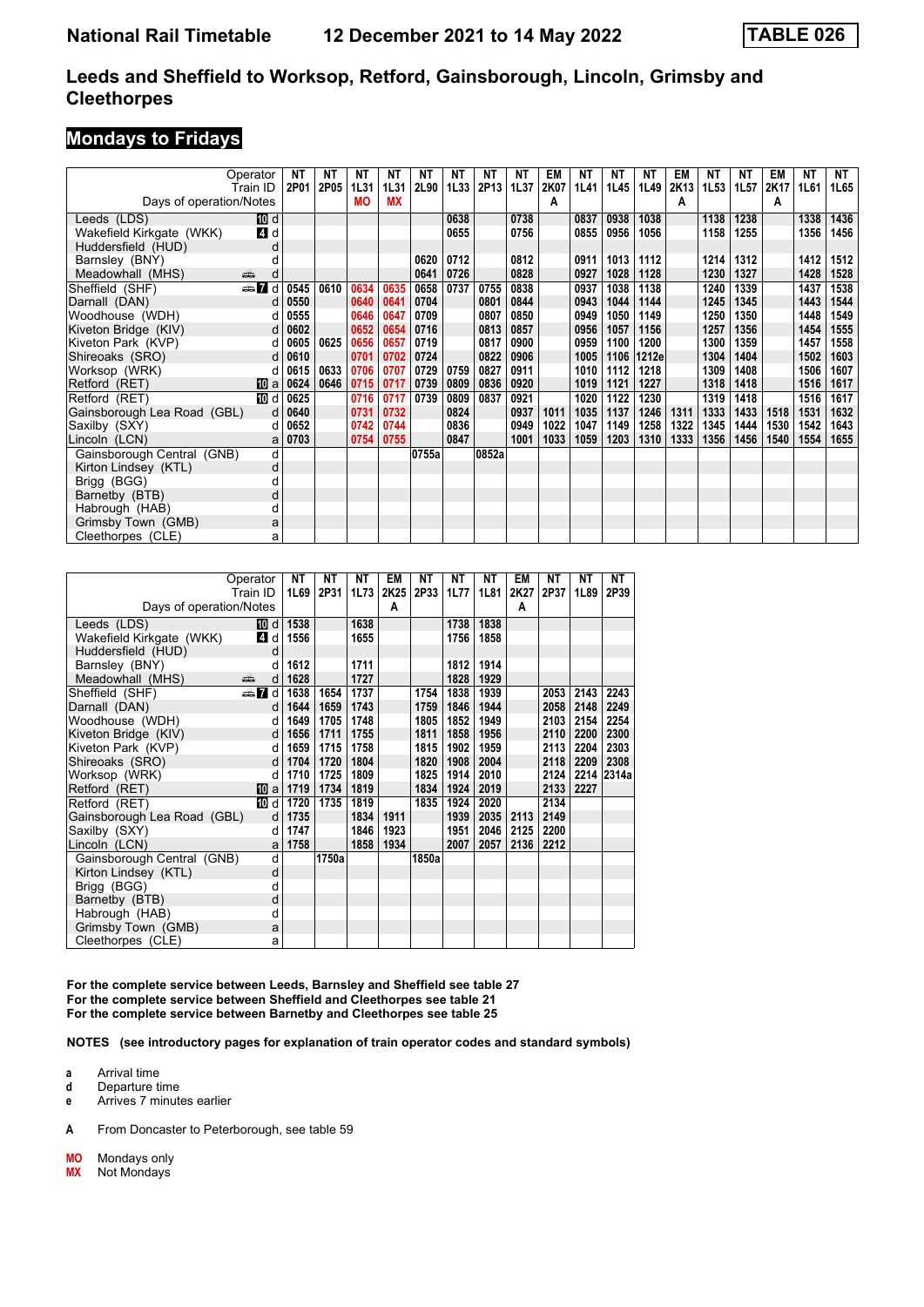### **Leeds and Sheffield to Worksop, Retford, Gainsborough, Lincoln, Grimsby and Cleethorpes**

# **Saturdays**

|                             | Operator     | ΝT   | NT   | NT   | NT          | NΤ   | NT   | NT   | EM   | NT   | NT   | EM   | NT    | NT    | NT   | NT   | EM   | ΝT   | <b>NT</b> |
|-----------------------------|--------------|------|------|------|-------------|------|------|------|------|------|------|------|-------|-------|------|------|------|------|-----------|
|                             | Train ID     | 2P01 | 2P05 | 1L31 | <b>2L90</b> | 1L33 | 2H03 | 1L37 | 2K09 | 1L41 | 1L45 | 2K13 | 1L49  | 2H05  | 1L53 | 1L57 | 2K17 | 1L61 | 1L65      |
| Days of operation/Notes     |              |      |      |      |             |      |      |      | А    |      |      | в    |       |       |      |      | в    |      |           |
| Leeds (LDS)                 | <b>IDI</b> d |      |      |      |             | 0638 |      | 0738 |      | 0837 | 0938 |      | 1038  |       | 1138 | 1238 |      | 1338 | 1436      |
| Wakefield Kirkgate (WKK)    | 4 d          |      |      |      |             | 0655 |      | 0756 |      | 0855 | 0956 |      | 1056  |       | 1158 | 1255 |      | 1356 | 1456      |
| Huddersfield (HUD)          | d            |      |      |      |             |      |      |      |      |      |      |      |       |       |      |      |      |      |           |
| Barnsley (BNY)              |              |      |      |      | 0620        | 0712 |      | 0812 |      | 0911 | 1013 |      | 1112  |       | 1214 | 1312 |      | 1412 | 1512      |
| Meadowhall (MHS)            | پیش<br>d     |      |      |      | 0641        | 0726 |      | 0828 |      | 0927 | 1028 |      | 1128  |       | 1230 | 1327 |      | 1428 | 1528      |
| Sheffield (SHF)             | d and        | 0545 | 0613 | 0635 | 0658        | 0737 | 0754 | 0838 |      | 0937 | 1038 |      | 1138  | 1154  | 1240 | 1339 |      | 1437 | 1538      |
| Darnall (DAN)               |              | 0550 |      | 0641 | 0704        |      | 0759 | 0844 |      | 0943 | 1044 |      | 1144  | 1159  | 1245 | 1345 |      | 1443 | 1544      |
| Woodhouse (WDH)             |              | 0555 |      | 0647 | 0709        |      | 0805 | 0850 |      | 0949 | 1050 |      | 1149  | 1205  | 1250 | 1350 |      | 1448 | 1549      |
| Kiveton Bridge (KIV)        | d            | 0602 |      | 0654 | 0716        |      | 0811 | 0857 |      | 0956 | 1057 |      | 1156  | 1211  | 1257 | 1356 |      | 1454 | 1555      |
| Kiveton Park (KVP)          |              | 0605 | 0628 | 0657 | 0719        |      | 0815 | 0900 |      | 0959 | 1100 |      | 1200  | 1215  | 1300 | 1359 |      | 1457 | 1558      |
| Shireoaks (SRO)             | d            | 0610 |      | 0703 | 0724        |      | 0820 | 0906 |      | 1005 | 1106 |      | 1212f | 1220  | 1304 | 1404 |      | 1502 | 1603      |
| Worksop (WRK)               | d            | 0615 | 0636 | 0708 | 0729        | 0759 | 0825 | 0911 |      | 1010 | 1112 |      | 1218  | 1225  | 1309 | 1408 |      | 1506 | 1607      |
| Retford (RET)               | 凹 a          | 0624 | 0649 | 0718 | 0739        | 0809 | 0834 | 0920 |      | 1019 | 1121 |      | 1227  | 1234  | 1318 | 1418 |      | 1516 | 1617      |
| Retford (RET)               | 10 d         | 0625 |      | 0718 | 0739        | 0809 | 0835 | 0921 |      | 1020 | 1122 |      | 1230  | 1239  | 1319 | 1418 |      | 1516 | 1617      |
| Gainsborough Lea Road (GBL) | d            | 0640 |      | 0732 |             | 0824 |      | 0937 | 1009 | 1035 | 1137 | 1210 | 1246  |       | 1333 | 1433 | 1439 | 1531 | 1632      |
| Saxilby (SXY)               |              | 0652 |      | 0744 |             | 0836 |      | 0949 | 1021 | 1047 | 1149 | 1221 | 1258  |       | 1345 | 1444 | 1450 | 1542 | 1643      |
| Lincoln (LCN)               |              | 0703 |      | 0755 |             | 0847 |      | 1001 | 1031 | 1059 | 1202 | 1233 | 1310  |       | 1356 | 1456 | 1501 | 1554 | 1655      |
| Gainsborough Central (GNB)  | d            |      |      |      | 0755a       |      | 0852 |      |      |      |      |      |       | 1305g |      |      |      |      |           |
| Kirton Lindsey (KTL)        | d            |      |      |      |             |      | 0904 |      |      |      |      |      |       | 1318  |      |      |      |      |           |
| Brigg (BGG)                 |              |      |      |      |             |      | 0913 |      |      |      |      |      |       | 1327  |      |      |      |      |           |
| Barnetby (BTB)              |              |      |      |      |             |      | 0925 |      |      |      |      |      |       | 1338  |      |      |      |      |           |
| Habrough (HAB)              |              |      |      |      |             |      | 0935 |      |      |      |      |      |       | 1346  |      |      |      |      |           |
| Grimsby Town (GMB)          | a            |      |      |      |             |      | 0948 |      |      |      |      |      |       | 1359  |      |      |      |      |           |
| Cleethorpes (CLE)           | a            |      |      |      |             |      | 0958 |      |      |      |      |      |       | 1409  |      |      |      |      |           |

|                             | Operator | EM   | NΤ   | NΤ   | NΤ    | NΤ   | NΤ    | NΤ   | NΤ   | EM   | NΤ   | ΝT   | NΤ    |
|-----------------------------|----------|------|------|------|-------|------|-------|------|------|------|------|------|-------|
|                             | Train ID | 2K21 | 2H06 | 1L69 | 2P31  | 1L73 | 2P33  | 1L77 | 1L81 | 2K27 | 2P37 | 1L89 | 2P39  |
| Days of operation/Notes     |          | B    |      |      |       |      |       |      |      | C    |      |      |       |
| Leeds (LDS)                 | [10] d   |      |      | 1538 |       | 1638 |       | 1738 | 1838 |      |      |      |       |
| Wakefield Kirkgate (WKK)    | 4 d      |      |      | 1556 |       | 1655 |       | 1756 | 1858 |      |      |      |       |
| Huddersfield (HUD)          | d        |      |      |      |       |      |       |      |      |      |      |      |       |
| Barnsley (BNY)              | d        |      |      | 1612 |       | 1711 |       | 1812 | 1914 |      |      |      |       |
| Meadowhall (MHS)            | پېښ<br>d |      |      | 1628 |       | 1727 |       | 1828 | 1929 |      |      |      |       |
| Sheffield (SHF)             | dan 7d   |      | 1554 | 1638 | 1654  | 1737 | 1754  | 1838 | 1939 |      | 2053 | 2143 | 2243  |
| Darnall (DAN)               | d        |      | 1600 | 1644 | 1659  | 1743 | 1759  | 1846 | 1944 |      | 2058 | 2148 | 2249  |
| Woodhouse (WDH)             | d        |      | 1605 | 1649 | 1705  | 1748 | 1805  | 1852 | 1949 |      | 2103 | 2154 | 2254  |
| Kiveton Bridge (KIV)        | d        |      | 1612 | 1656 | 1711  | 1755 | 1811  | 1858 | 1956 |      | 2110 | 2200 | 2300  |
| Kiveton Park (KVP)          | d        |      | 1615 | 1659 | 1715  | 1758 | 1815  | 1902 | 1959 |      | 2113 | 2204 | 2303  |
| Shireoaks (SRO)             | d        |      | 1620 | 1704 | 1720  | 1804 | 1820  | 1908 | 2004 |      | 2118 | 2209 | 2308  |
| Worksop (WRK)               | d        |      | 1625 | 1710 | 1725  | 1809 | 1825  | 1914 | 2010 |      | 2124 | 2214 | 2314a |
| Retford (RET)               | [10] a   |      | 1635 | 1719 | 1734  | 1819 | 1834  | 1924 | 2019 |      | 2133 | 2227 |       |
| Retford (RET)               | 10 d     |      | 1635 | 1720 | 1735  | 1819 | 1835  | 1924 | 2020 |      | 2134 |      |       |
| Gainsborough Lea Road (GBL) | d        | 1639 |      | 1735 |       | 1834 |       | 1939 | 2035 | 2110 | 2149 |      |       |
| Saxilby (SXY)               | d        | 1651 |      | 1747 |       | 1846 |       | 1951 | 2046 | 2121 | 2200 |      |       |
| Lincoln (LCN)               | a        | 1701 |      | 1758 |       | 1858 |       | 2007 | 2057 | 2133 | 2212 |      |       |
| Gainsborough Central (GNB)  | d        |      | 1651 |      | 1750a |      | 1850a |      |      |      |      |      |       |
| Kirton Lindsey (KTL)        | d        |      | 1704 |      |       |      |       |      |      |      |      |      |       |
| Brigg (BGG)                 | d        |      | 1712 |      |       |      |       |      |      |      |      |      |       |
| Barnetby (BTB)              | d        |      | 1723 |      |       |      |       |      |      |      |      |      |       |
| Habrough (HAB)              | d        |      | 1732 |      |       |      |       |      |      |      |      |      |       |
| Grimsby Town (GMB)          | a        |      | 1745 |      |       |      |       |      |      |      |      |      |       |
| Cleethorpes (CLE)           | a        |      | 1755 |      |       |      |       |      |      |      |      |      |       |

**NOTES (see introductory pages for explanation of train operator codes and standard symbols)**

- **a** Arrival time
- **d** Departure time<br>**f** Arrives 7 minute
- **f** Arrives 7 minutes earlier<br>**g** Arrives 10 minutes earlie
- **Arrives 10 minutes earlier**
- **A** From Doncaster, see table 59<br>**B** From Doncaster to Peterborou
- **B** From Doncaster to Peterborough, see table 59 **C** From Doncaster to Sleaford, see table 59
- From Doncaster to Sleaford, see table 59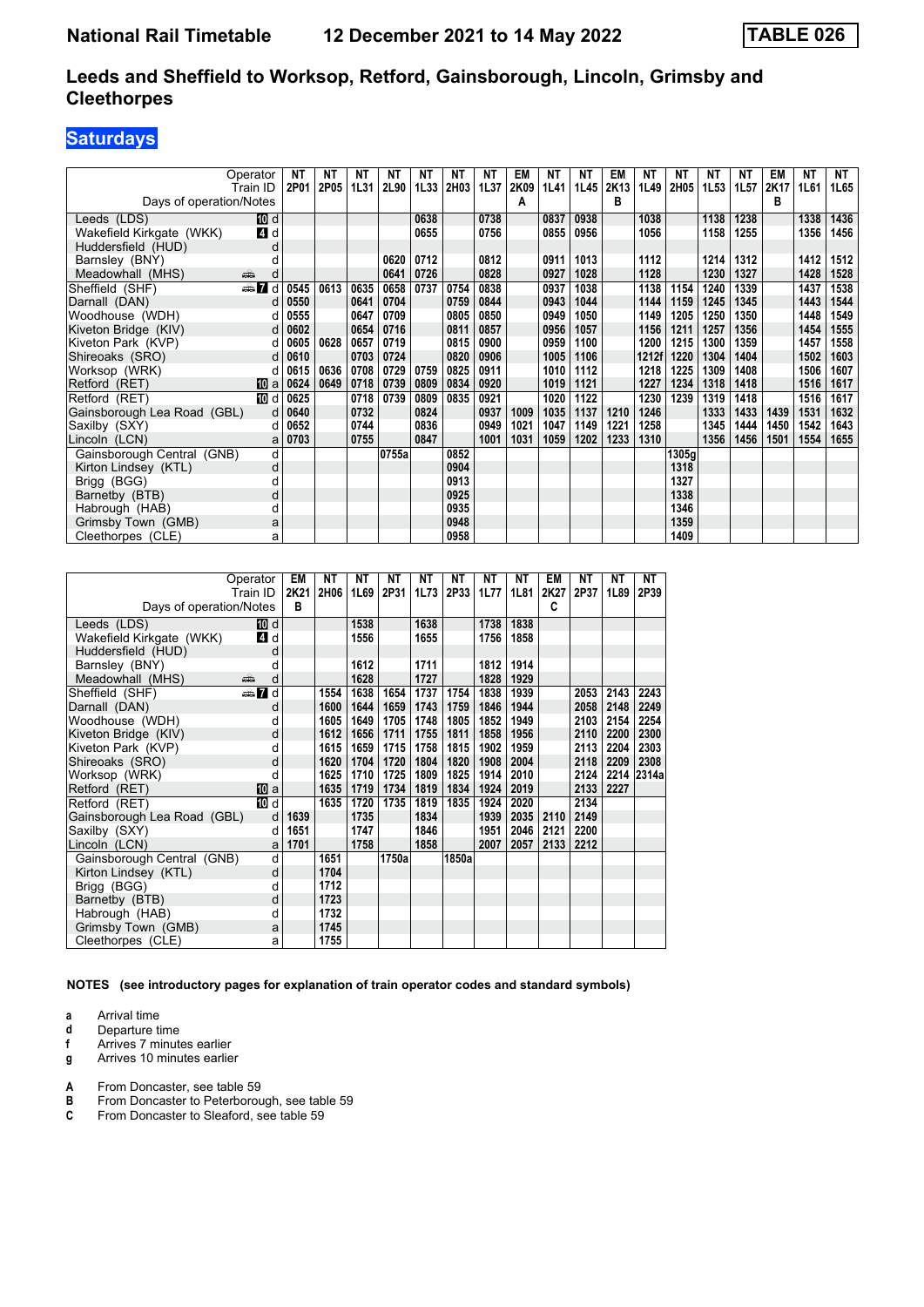### **Leeds and Sheffield to Worksop, Retford, Gainsborough, Lincoln, Grimsby and Cleethorpes**

# **Sundays**

|                             | Operator    | NΤ               | <b>NT</b>   | NΤ   | NΤ   | NΤ   | NΤ   | NΤ   | NΤ   | <b>NT</b> | ΝT   | NΤ   | NΤ   | NΤ   | ΝT   | NT   |
|-----------------------------|-------------|------------------|-------------|------|------|------|------|------|------|-----------|------|------|------|------|------|------|
|                             | Train ID    | 2P <sub>10</sub> | <b>2P08</b> | 2P12 | 2P14 | 2P16 | 2P20 | 2P18 | 2P22 | 2P24      | 2P26 | 2P27 | 2P32 | 2P28 | 2P30 | 2P34 |
| Leeds (LDS)                 | 10 d        |                  |             |      |      |      |      |      |      |           |      |      |      |      |      |      |
| Wakefield Kirkgate (WKK)    | 4 d         |                  |             |      |      |      |      |      |      |           |      |      |      |      |      |      |
| Huddersfield (HUD)          | d           |                  |             |      |      | 1119 |      | 1215 | 1319 | 1415      | 1515 | 1615 |      |      |      |      |
| Barnsley (BNY)              | d           |                  |             |      |      | 1207 |      | 1303 | 1407 | 1503      | 1603 | 1703 |      |      |      |      |
| Meadowhall (MHS)            | پېښ<br>d    |                  |             |      |      | 1228 |      | 1319 | 1428 | 1521      | 1626 | 1721 |      |      |      |      |
| Sheffield (SHF)             | d ann       | 0845             | 0941        | 1041 | 1141 | 1241 | 1314 | 1336 | 1441 | 1542      | 1637 | 1738 | 1842 | 1934 | 2020 | 2123 |
| Darnall (DAN)               | d           |                  | 0946        |      | 1146 |      | 1319 |      |      |           | 1643 |      | 1847 |      | 2026 | 2129 |
| Woodhouse (WDH)             | d           |                  | 0952        |      | 1152 |      | 1325 |      |      |           | 1648 |      | 1853 |      | 2031 | 2134 |
| Kiveton Bridge (KIV)        | d           |                  | 0958        | 1054 | 1158 | 1255 | 1331 | 1351 | 1455 | 1555      | 1655 | 1752 | 1859 | 1947 | 2037 | 2141 |
| Kiveton Park (KVP)          | d           |                  | 1002        | 1057 | 1202 | 1258 | 1335 | 1356 | 1458 | 1559      | 1658 | 1755 | 1903 | 1951 | 2041 | 2144 |
| Shireoaks (SRO)             | d           |                  | 1007        |      | 1207 | 1303 | 1340 |      |      |           | 1703 |      | 1908 |      | 2046 | 2149 |
| Worksop (WRK)               | d           | 0906             | 1012        | 1105 | 1212 | 1309 | 1345 | 1405 | 1507 | 1608      | 1709 | 1804 | 1914 | 2000 | 2051 | 2154 |
| Retford (RET)               | <b>ID</b> a | 0916             | 1021        | 1115 | 1222 | 1319 | 1358 | 1415 | 1517 | 1617      | 1718 | 1814 | 1923 | 2009 | 2100 | 2204 |
| Retford (RET)               | TM d        | 0916             | 1022        | 1115 | 1222 | 1319 |      | 1415 | 1517 | 1618      | 1719 | 1814 | 1924 | 2010 | 2100 | 2204 |
| Gainsborough Lea Road (GBL) | d           | 0931             | 1037        | 1130 | 1237 | 1334 |      | 1430 | 1532 | 1633      | 1734 | 1829 | 1939 | 2025 | 2115 | 2219 |
| Saxilby (SXY)               | d           | 0943             | 1049        | 1142 | 1249 | 1346 |      | 1442 | 1544 | 1644      | 1745 | 1841 | 1950 | 2036 | 2127 | 2231 |
| Lincoln (LCN)               | a           | 0954             | 1100        | 1154 | 1300 | 1357 |      | 1453 | 1555 | 1656      | 1757 | 1852 | 2002 | 2048 | 2138 | 2242 |
| Gainsborough Central (GNB)  | d           |                  |             |      |      |      |      |      |      |           |      |      |      |      |      |      |
| Kirton Lindsey (KTL)        | d           |                  |             |      |      |      |      |      |      |           |      |      |      |      |      |      |
| Brigg (BGG)                 | d           |                  |             |      |      |      |      |      |      |           |      |      |      |      |      |      |
| Barnetby (BTB)              | d           |                  |             |      |      |      |      |      |      |           |      |      |      |      |      |      |
| Habrough (HAB)              | d           |                  |             |      |      |      |      |      |      |           |      |      |      |      |      |      |
| Grimsby Town (GMB)          | a           |                  |             |      |      |      |      |      |      |           |      |      |      |      |      |      |
| Cleethorpes (CLE)           | а           |                  |             |      |      |      |      |      |      |           |      |      |      |      |      |      |

**NOTES (see introductory pages for explanation of train operator codes and standard symbols)**

**a** Arrival time<br>**d** Departure t

Departure time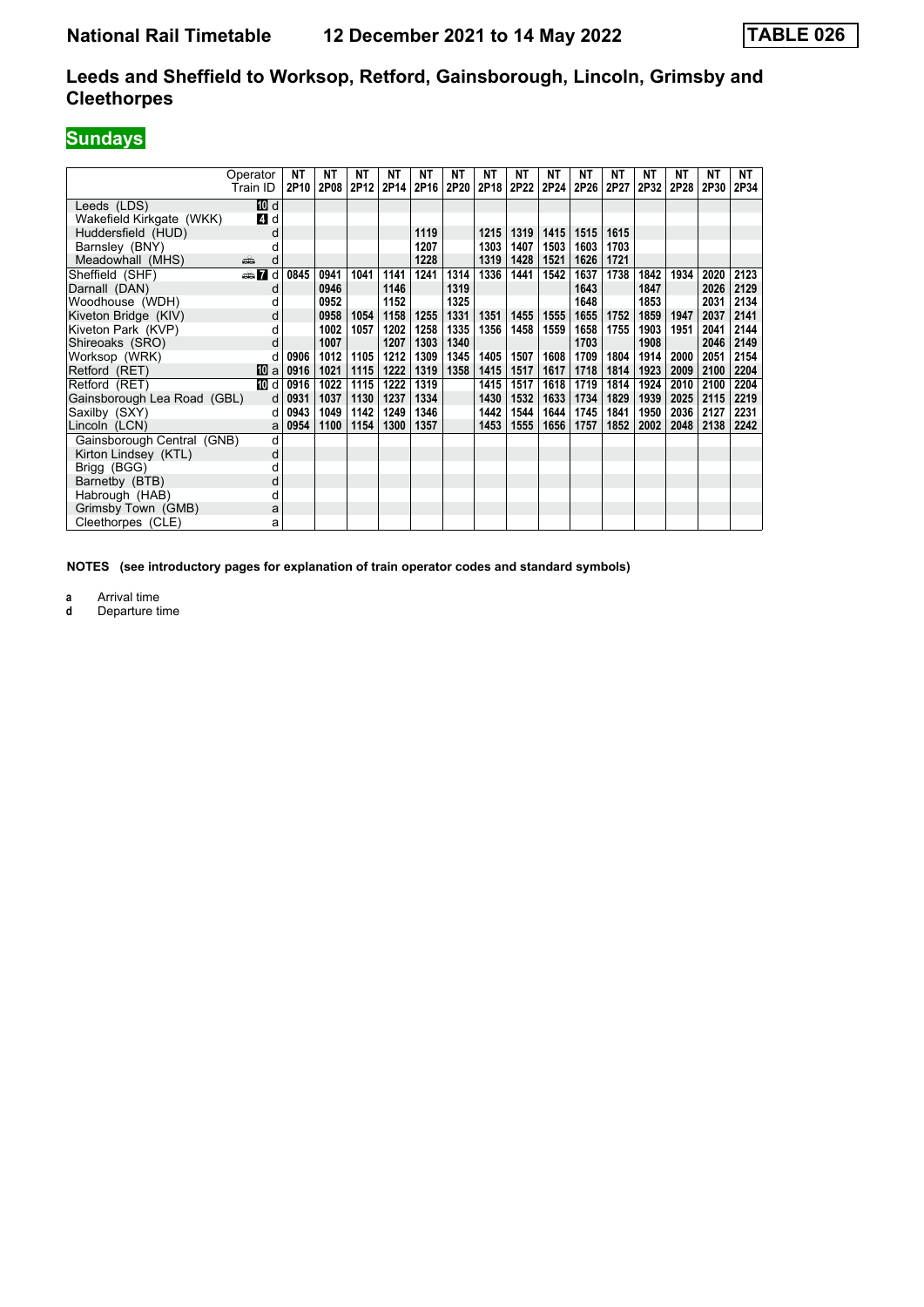#### **Cleethorpes, Grimsby, Lincoln, Gainsborough, Retford and Worksop to Sheffield and Leeds**

# **Mondays to Fridays**

|                             | Operator          | ΝT   | NT   | ΝT   | NT   | ΝT   | NT   | EM    | ΝT   | ΝT   | ΝT   | NΤ   | EM     | NΤ   | ΝT   | EM    | NT   | NΤ   | NT   |
|-----------------------------|-------------------|------|------|------|------|------|------|-------|------|------|------|------|--------|------|------|-------|------|------|------|
|                             | Train ID          | 1Y97 | 1L36 | 2P62 | 1L40 | 2P64 | 1L44 | 2K06  | 2P66 | 1L48 | 1L52 | 1L56 | 2K10   | 1L60 | 1L64 | 2K14  | 1L68 | 1L72 | 1L76 |
| Days of operation/Notes     |                   | Α    |      |      |      |      |      | в     |      |      |      |      | в      |      |      | в     |      |      |      |
| Cleethorpes (CLE)           |                   |      |      |      |      |      |      |       |      |      |      |      |        |      |      |       |      |      |      |
| Grimsby Town (GMB)          |                   |      |      |      |      |      |      |       |      |      |      |      |        |      |      |       |      |      |      |
| Habrough (HAB)              | d                 |      |      |      |      |      |      |       |      |      |      |      |        |      |      |       |      |      |      |
| Barnetby (BTB)              |                   |      |      |      |      |      |      |       |      |      |      |      |        |      |      |       |      |      |      |
| Brigg (BGG)                 |                   |      |      |      |      |      |      |       |      |      |      |      |        |      |      |       |      |      |      |
| Kirton Lindsey (KTL)        | C                 |      |      |      |      |      |      |       |      |      |      |      |        |      |      |       |      |      |      |
| Gainsborough Central (GNB)  | d                 |      |      |      |      | 0816 |      |       | 0916 |      |      |      |        |      |      |       |      |      |      |
| Lincoln (LCN)               | d                 |      |      | 0643 | 0723 |      | 0826 | 0847  |      | 0915 | 1018 | 1122 | 1152   | 1215 | 1328 | 1349  | 1415 | 1522 | 1617 |
| Saxilby (SXY)               | d                 |      |      | 0652 | 0732 |      | 0835 | 0856  |      | 0924 | 1027 | 1131 | 1201   | 1224 | 1338 | 1358  | 1424 | 1531 | 1626 |
| Gainsborough Lea Road (GBL) | d                 |      |      | 0704 | 0744 |      | 0847 | 0908a |      | 0936 | 1039 | 1142 | 1213al | 1236 | 1349 | 1410a | 1436 | 1542 | 1638 |
| Retford (RET)               | 囮 a               |      |      | 0716 | 0756 | 0831 | 0859 |       | 0931 | 0950 | 1053 | 1157 |        | 1250 | 1403 |       | 1450 | 1556 | 1652 |
| Retford (RET)               | $\overline{10}$ d | 0613 | 0656 | 0717 | 0757 | 0832 | 0900 |       | 0932 | 0951 | 1054 | 1158 |        | 1251 | 1403 |       | 1451 | 1557 | 1653 |
| Worksop (WRK)               | d                 | 0625 | 0709 | 0729 | 0808 | 0843 | 0911 |       | 0943 | 1002 | 1106 | 1209 |        | 1302 | 1414 |       | 1502 | 1608 | 1704 |
| Shireoaks (SRO)             | d                 | 0629 | 0714 | 0734 | 0812 | 0848 | 0916 |       | 0948 | 1007 | 1112 | 1214 |        | 1307 | 1419 |       | 1508 | 1613 | 1710 |
| Kiveton Park (KVP)          | d                 | 0634 | 0719 | 0739 | 0818 | 0853 | 0921 |       | 0953 | 1013 | 1118 | 1219 |        | 1313 | 1424 |       | 1513 | 1618 | 1715 |
| Kiveton Bridge (KIV)        | d                 | 0638 | 0722 | 0742 | 0821 | 0856 | 0924 |       | 0956 | 1016 | 1122 | 1222 |        | 1316 | 1427 |       | 1517 | 1621 | 1719 |
| Woodhouse (WDH)             | d                 | 0645 | 0730 | 0750 | 0828 | 0904 |      |       | 1004 | 1024 | 1129 | 1229 |        | 1324 | 1434 |       | 1525 | 1628 | 1727 |
| Darnall (DAN)               | d                 | 0650 | 0736 | 0757 | 0833 | 0909 |      |       | 1009 | 1030 | 1134 | 1234 |        | 1329 | 1438 |       | 1531 | 1633 | 1732 |
| Sheffield (SHF)             | <del>⊯</del> ∎a   | 0657 | 0744 | 0804 | 0843 | 0919 | 0942 |       | 1017 | 1042 | 1141 | 1241 |        | 1340 | 1446 |       | 1543 | 1642 | 1742 |
| Meadowhall (MHS)            | añ.<br>a          |      | 0753 |      | 0851 |      | 0950 |       |      | 1050 | 1150 | 1250 |        | 1350 | 1454 |       | 1552 | 1650 | 1750 |
| Barnsley (BNY)              | a                 |      | 0807 |      | 0909 |      | 1010 |       |      | 1110 | 1208 | 1308 |        | 1408 | 1509 |       | 1608 | 1708 | 1808 |
| Huddersfield (HUD)          |                   |      |      |      |      |      |      |       |      |      |      |      |        |      |      |       |      |      |      |
| Wakefield Kirkgate (WKK)    | ZI a              |      | 0822 |      | 0925 |      | 1026 |       |      | 1126 | 1223 | 1324 |        | 1424 | 1524 |       | 1623 | 1724 | 1823 |
| Leeds (LDS)                 | III a             |      | 0846 |      | 0942 |      | 1046 |       |      | 1146 | 1244 | 1344 |        | 1444 | 1544 |       | 1644 | 1744 | 1844 |

| Operator<br>Train ID<br>Days of operation/Notes | <b>NT</b><br>1L80 | EM<br>2K22<br>B | <b>NT</b><br>2P84 | NΤ<br>1L84 | NΤ<br>2P86 | NΤ<br>1L88 | EM<br>2K26<br>в | NΤ<br>2P88 | NΤ<br>2P90 | NΤ<br>2P30 | NΤ<br>2P40 | <b>NT</b><br>2P92 |
|-------------------------------------------------|-------------------|-----------------|-------------------|------------|------------|------------|-----------------|------------|------------|------------|------------|-------------------|
| Cleethorpes (CLE)<br>d                          |                   |                 |                   |            |            |            |                 |            |            |            |            |                   |
| Grimsby Town (GMB)<br>d                         |                   |                 |                   |            |            |            |                 |            |            |            |            |                   |
| Habrough (HAB)<br>d                             |                   |                 |                   |            |            |            |                 |            |            |            |            |                   |
| Barnetby (BTB)<br>d                             |                   |                 |                   |            |            |            |                 |            |            |            |            |                   |
| Brigg (BGG)<br>d                                |                   |                 |                   |            |            |            |                 |            |            |            |            |                   |
| Kirton Lindsey (KTL)<br>d                       |                   |                 |                   |            |            |            |                 |            |            |            |            |                   |
| d<br>Gainsborough Central (GNB)                 |                   |                 | 1816              |            | 1912       |            |                 |            |            |            |            |                   |
| d<br>Lincoln (LCN)                              | 1723              | 1742            |                   | 1823       |            | 1926       | 1938            | 2019       | 2129       |            |            | 2244              |
| Saxilby (SXY)<br>d                              | 1734              | 1751            |                   | 1831       |            | 1935       | 1947            | 2027       | 2137       |            |            | 2253              |
| Gainsborough Lea Road (GBL)<br>d                | 1746              | 1803a           |                   | 1843       |            | 1948       | 1959al          | 2039       | 2149       |            |            | 2305              |
| Retford (RET)<br>100 a                          | 1759              |                 | 1831              | 1856       | 1927       | 2000       |                 | 2052       | 2202       |            |            | 2317              |
| Retford (RET)<br>10 d                           | 1759              |                 | 1832              | 1856       | 1928       | 2001       |                 | 2052       | 2203       | 2251       |            | 2318              |
| Worksop (WRK)<br>d                              | 1811              |                 | 1846              | 1907       | 1939       | 2012       |                 | 2108c      | 2215       | 2303       | 2321       | 2329              |
| Shireoaks (SRO)<br>d                            | 1816              |                 | 1850              | 1912       | 1944       | 2017       |                 | 2113       | 2220       | 2307       | 2326       | 2334              |
| Kiveton Park (KVP)<br>d                         | 1821              |                 | 1856              | 1918       | 1949       | 2022       |                 | 2119       | 2226       | 2313       | 2331       | 2339              |
| Kiveton Bridge (KIV)                            | 1824              |                 | 1859              | 1921       | 1952       | 2025       |                 | 2122       | 2229       | 2316       | 2334       | 2342              |
| Woodhouse (WDH)<br>d                            | 1832              |                 | 1913              | 1928       | 2000       |            |                 | 2131       | 2236       | 2323       | 2342       | 2354              |
| Darnall (DAN)<br>d                              | 1837              |                 | 1919              | 1933       | 2005       |            |                 | 2136       | 2241       | 2328       | 2347       | 2359              |
| Sheffield (SHF)<br>$\frac{1}{2}$ a              | 1845              |                 | 1925              | 1942       | 2012       | 2042       |                 | 2144       | 2248       | 2336       | 2358       | 0005              |
| Meadowhall (MHS)<br>dia 1<br>a                  | 1853              |                 |                   | 1950       |            | 2050       |                 |            |            |            |            |                   |
| Barnsley (BNY)<br>a                             | 1911              |                 |                   | 2010       |            | 2108       |                 |            |            |            |            |                   |
| Huddersfield (HUD)<br>a                         |                   |                 |                   |            |            |            |                 |            |            |            |            |                   |
| Wakefield Kirkgate (WKK)<br>Z1 a                | 1927              |                 |                   | 2026       |            | 2124       |                 |            |            |            |            |                   |
| Leeds (LDS)<br>[10] a                           | 1947              |                 |                   | 2046       |            | 2144       |                 |            |            |            |            |                   |

**NOTES (see introductory pages for explanation of train operator codes and standard symbols)**

**a** Arrival time

**d** Departure time<br>**c** Arrives 4 minute

**c** Arrives 4 minutes earlier

**A** To Nottingham, see table 53

**B** From Peterborough to Doncaster, see table 59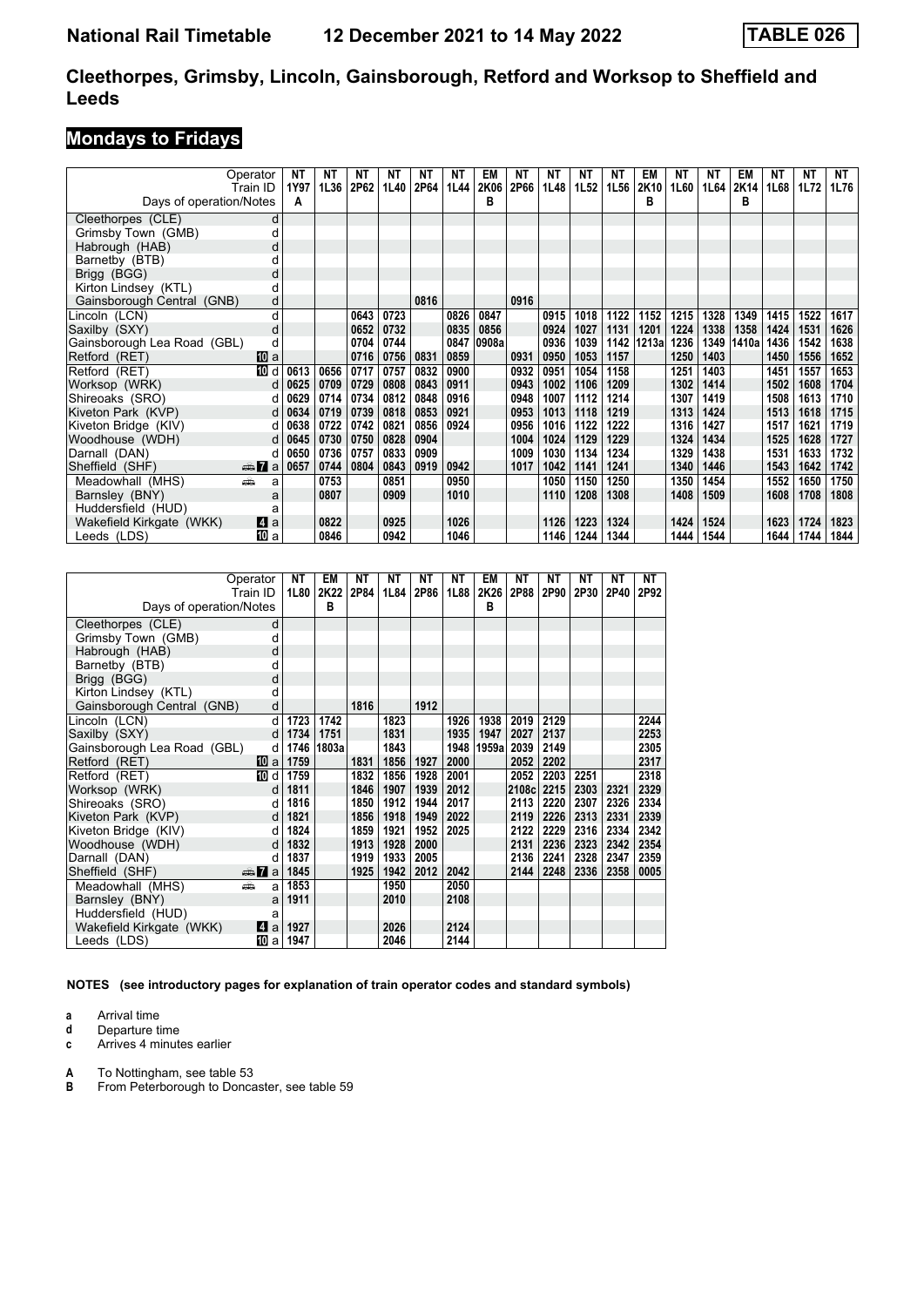### **Cleethorpes, Grimsby, Lincoln, Gainsborough, Retford and Worksop to Sheffield and Leeds**

# **Saturdays**

|                             | Operator     | NΤ   | NT   | NT   | NΤ   | NΤ   | NΤ   | EM    | NΤ   | ΝT   | NΤ   | EM    | NΤ   | NΤ   | NΤ   | EM    | NΤ   | NΤ   | EM    |
|-----------------------------|--------------|------|------|------|------|------|------|-------|------|------|------|-------|------|------|------|-------|------|------|-------|
|                             | Train ID     | 1Y97 | 1L36 | 2P62 | 1L40 | 2P64 | 1L44 | 2K02  | 2P66 | 1L48 | 1L52 | 2K06  | 1L56 | 2H00 | 1L60 | 2K10  | 1L64 | 1L68 | 2K12  |
| Days of operation/Notes     |              | А    |      |      |      |      |      | в     |      |      |      | в     |      |      |      | в     |      |      | в     |
| Cleethorpes (CLE)           | d            |      |      |      |      |      |      |       |      |      |      |       |      | 1114 |      |       |      |      |       |
| Grimsby Town (GMB)          | d            |      |      |      |      |      |      |       |      |      |      |       |      | 1121 |      |       |      |      |       |
| Habrough (HAB)              | d            |      |      |      |      |      |      |       |      |      |      |       |      | 1131 |      |       |      |      |       |
| Barnetby (BTB)              |              |      |      |      |      |      |      |       |      |      |      |       |      | 1141 |      |       |      |      |       |
| Brigg (BGG)                 | d            |      |      |      |      |      |      |       |      |      |      |       |      | 1147 |      |       |      |      |       |
| Kirton Lindsey (KTL)        | d            |      |      |      |      |      |      |       |      |      |      |       |      | 1156 |      |       |      |      |       |
| Gainsborough Central (GNB)  | d            |      |      |      |      | 0816 |      |       | 0916 |      |      |       |      | 1214 |      |       |      |      |       |
| Lincoln (LCN)               | d            |      |      | 0643 | 0723 |      | 0826 | 0850  |      | 0915 | 1018 | 1049  | 1122 |      | 1215 | 1315  | 1328 | 1415 | 1514  |
| Saxilby (SXY)               | d            |      |      | 0652 | 0732 |      | 0835 | 0858  |      | 0924 | 1027 | 1057  | 1131 |      | 1224 | 1323  | 1338 | 1424 | 1523  |
| Gainsborough Lea Road (GBL) | d            |      |      | 0704 | 0744 |      | 0847 | 0910a |      | 0936 | 1039 | 1109a | 1142 |      | 1236 | 1335a | 1349 | 1436 | 1535a |
| Retford (RET)               | 凹 a          |      |      | 0716 | 0756 | 0831 | 0859 |       | 0931 | 0950 | 1053 |       | 1157 | 1229 | 1250 |       | 1403 | 1450 |       |
| Retford (RET)               | <b>ID</b> d  | 0613 | 0656 | 0717 | 0757 | 0832 | 0900 |       | 0932 | 0951 | 1054 |       | 1158 | 1231 | 1251 |       | 1403 | 1451 |       |
| Worksop (WRK)               | d            | 0625 | 0708 | 0729 | 0808 | 0843 | 0911 |       | 0943 | 1002 | 1106 |       | 1209 | 1242 | 1302 |       | 1414 | 1502 |       |
| Shireoaks (SRO)             | d            | 0629 | 0714 | 0734 | 0812 | 0848 | 0916 |       | 0948 | 1007 | 1112 |       | 1214 | 1247 | 1307 |       | 1419 | 1508 |       |
| Kiveton Park (KVP)          | d            | 0634 | 0719 | 0739 | 0818 | 0853 | 0921 |       | 0953 | 1013 | 1118 |       | 1219 | 1252 | 1313 |       | 1424 | 1513 |       |
| Kiveton Bridge (KIV)        | d            | 0638 | 0723 | 0742 | 0821 | 0856 | 0924 |       | 0956 | 1016 | 1122 |       | 1222 | 1255 | 1316 |       | 1427 | 1517 |       |
| Woodhouse (WDH)             | d            | 0645 | 0730 | 0750 | 0828 | 0904 |      |       | 1004 | 1024 | 1129 |       | 1229 | 1303 | 1324 |       | 1434 | 1525 |       |
| Darnall (DAN)               | d            | 0650 | 0736 | 0757 | 0833 | 0909 |      |       | 1009 | 1030 | 1134 |       | 1234 | 1308 | 1329 |       | 1438 | 1530 |       |
| Sheffield (SHF)             | <b>and a</b> | 0657 | 0743 | 0804 | 0841 | 0917 | 0942 |       | 1017 | 1042 | 1141 |       | 1241 | 1317 | 1340 |       | 1446 | 1543 |       |
| Meadowhall (MHS)            | añ,<br>a     |      | 0753 |      | 0850 |      | 0950 |       |      | 1050 | 1150 |       | 1250 |      | 1350 |       | 1454 | 1551 |       |
| Barnsley (BNY)              | a            |      | 0807 |      | 0910 |      | 1010 |       |      | 1110 | 1208 |       | 1308 |      | 1408 |       | 1509 | 1609 |       |
| Huddersfield (HUD)          |              |      |      |      |      |      |      |       |      |      |      |       |      |      |      |       |      |      |       |
| Wakefield Kirkgate (WKK)    | ZI a         |      | 0822 |      | 0925 |      | 1026 |       |      | 1126 | 1223 |       | 1324 |      | 1424 |       | 1524 | 1625 |       |
| Leeds (LDS)                 | III a        |      | 0844 |      | 0945 |      | 1046 |       |      | 1146 | 1244 |       | 1344 |      | 1444 |       | 1544 | 1645 |       |

|                             | Operator<br>Train ID                                                                                                                                                                                                               | <b>NT</b><br>1L72 | <b>NT</b><br>2H01 | NΤ<br>1L76 | NΤ<br>1L80 | <b>NT</b><br>2P84 | <b>NT</b><br>1L84 | <b>NT</b><br>2P86 | NΤ<br>1L88 | NΤ<br>2H02 | ΝT<br>2P88 | <b>NT</b><br>2P90 | ΝT<br>2P30 | ΝT<br>2P40 | <b>NT</b><br>2P92 |
|-----------------------------|------------------------------------------------------------------------------------------------------------------------------------------------------------------------------------------------------------------------------------|-------------------|-------------------|------------|------------|-------------------|-------------------|-------------------|------------|------------|------------|-------------------|------------|------------|-------------------|
| Cleethorpes (CLE)           | d                                                                                                                                                                                                                                  |                   | 1511              |            |            |                   |                   |                   |            | 1917       |            |                   |            |            |                   |
| Grimsby Town (GMB)          | d                                                                                                                                                                                                                                  |                   | 1518              |            |            |                   |                   |                   |            | 1924       |            |                   |            |            |                   |
| Habrough (HAB)              | d                                                                                                                                                                                                                                  |                   | 1527              |            |            |                   |                   |                   |            | 1933       |            |                   |            |            |                   |
| Barnetby (BTB)              | d                                                                                                                                                                                                                                  |                   | 1537              |            |            |                   |                   |                   |            | 1942       |            |                   |            |            |                   |
| Brigg (BGG)                 | d                                                                                                                                                                                                                                  |                   | 1543              |            |            |                   |                   |                   |            | 1948       |            |                   |            |            |                   |
| Kirton Lindsey (KTL)        | d                                                                                                                                                                                                                                  |                   | 1551              |            |            |                   |                   |                   |            | 1956       |            |                   |            |            |                   |
| Gainsborough Central (GNB)  | d                                                                                                                                                                                                                                  |                   | 1615c             |            |            | 1816              |                   | 1912              |            | 2015       |            |                   |            |            |                   |
| Lincoln (LCN)               | d                                                                                                                                                                                                                                  | 1521              |                   | 1617       | 1723       |                   | 1823              |                   | 1926       |            | 2019       | 2129              |            |            | 2244              |
| Saxilby (SXY)               | d                                                                                                                                                                                                                                  | 1530              |                   | 1626       | 1731       |                   | 1831              |                   | 1935       |            | 2027       | 2137              |            |            | 2253              |
| Gainsborough Lea Road (GBL) | d                                                                                                                                                                                                                                  | 1542              |                   | 1638       | 1743       |                   | 1843              |                   | 1948       |            | 2039       | 2149              |            |            | 2305              |
| Retford (RET)               | 10 a                                                                                                                                                                                                                               | 1556              | 1630              | 1652       | 1756       | 1831              | 1856              | 1927              | 2000       | 2031       | 2052       | 2202              |            |            | 2317              |
| Retford (RET)               | 10 d                                                                                                                                                                                                                               | 1556              | 1631              | 1653       | 1756       | 1832              | 1856              | 1928              | 2001       | 2031       | 2052       | 2203              | 2251       |            | 2318              |
| Worksop (WRK)               | d                                                                                                                                                                                                                                  | 1607              | 1643              | 1704       | 1808       | 1846              | 1907              | 1939              | 2012       | 2043       | 2104       | 2215              | 2303       | 2321       | 2329              |
| Shireoaks (SRO)             | d                                                                                                                                                                                                                                  | 1612              | 1647              | 1710       | 1813       | 1851              | 1912              | 1944              | 2017       | 2047       | 2109       | 2220              | 2307       | 2326       | 2334              |
| Kiveton Park (KVP)          | d                                                                                                                                                                                                                                  | 1618              | 1653              | 1715       | 1818       | 1856              | 1918              | 1949              | 2022       | 2053       | 2115       | 2226              | 2313       | 2331       | 2339              |
| Kiveton Bridge (KIV)        | d                                                                                                                                                                                                                                  | 1621              | 1656              | 1719       | 1821       | 1900              | 1921              | 1952              | 2025       | 2056       | 2118       | 2229              | 2316       | 2334       | 2342              |
| Woodhouse (WDH)             | d                                                                                                                                                                                                                                  | 1628              | 1703              | 1727       | 1829       | 1907              | 1928              | 2000              |            | 2103       | 2125       | 2236              | 2323       | 2342       | 2351              |
| Darnall (DAN)               | d                                                                                                                                                                                                                                  | 1632              | 1708              | 1732       | 1834       | 1913              | 1934              | 2005              |            | 2108       | 2130       | 2241              | 2328       | 2347       | 2356              |
| Sheffield (SHF)             | <del>⊯</del> ∎a                                                                                                                                                                                                                    | 1642              | 1717              | 1742       | 1843       | 1925              | 1944              | 2014              | 2041       | 2116       | 2139       | 2248              | 2336       | 2358       | 0003              |
| Meadowhall (MHS)            | and the second second second second the second second second second second second second second second second second second second second second second second second second second second second second second second second<br>a | 1650              |                   | 1750       | 1851       |                   | 1952              |                   | 2050       |            |            |                   |            |            |                   |
| Barnsley (BNY)              | a                                                                                                                                                                                                                                  | 1708              |                   | 1808       | 1909       |                   | 2010              |                   | 2110       |            |            |                   |            |            |                   |
| Huddersfield (HUD)          | a                                                                                                                                                                                                                                  |                   |                   |            |            |                   |                   |                   |            |            |            |                   |            |            |                   |
| Wakefield Kirkgate (WKK)    | ZI a                                                                                                                                                                                                                               | 1724              |                   | 1823       | 1925       |                   | 2026              |                   | 2126       |            |            |                   |            |            |                   |
| Leeds (LDS)                 | [10] a                                                                                                                                                                                                                             | 1744              |                   | 1844       | 1944       |                   | 2046              |                   | 2146       |            |            |                   |            |            |                   |

**NOTES (see introductory pages for explanation of train operator codes and standard symbols)**

- **a** Arrival time<br>**d** Departure t
- **d** Departure time
- **c** Arrives 6 minutes earlier
- **A** To Nottingham, see table 53<br>**B** From Peterborough to Donca
- From Peterborough to Doncaster, see table 59